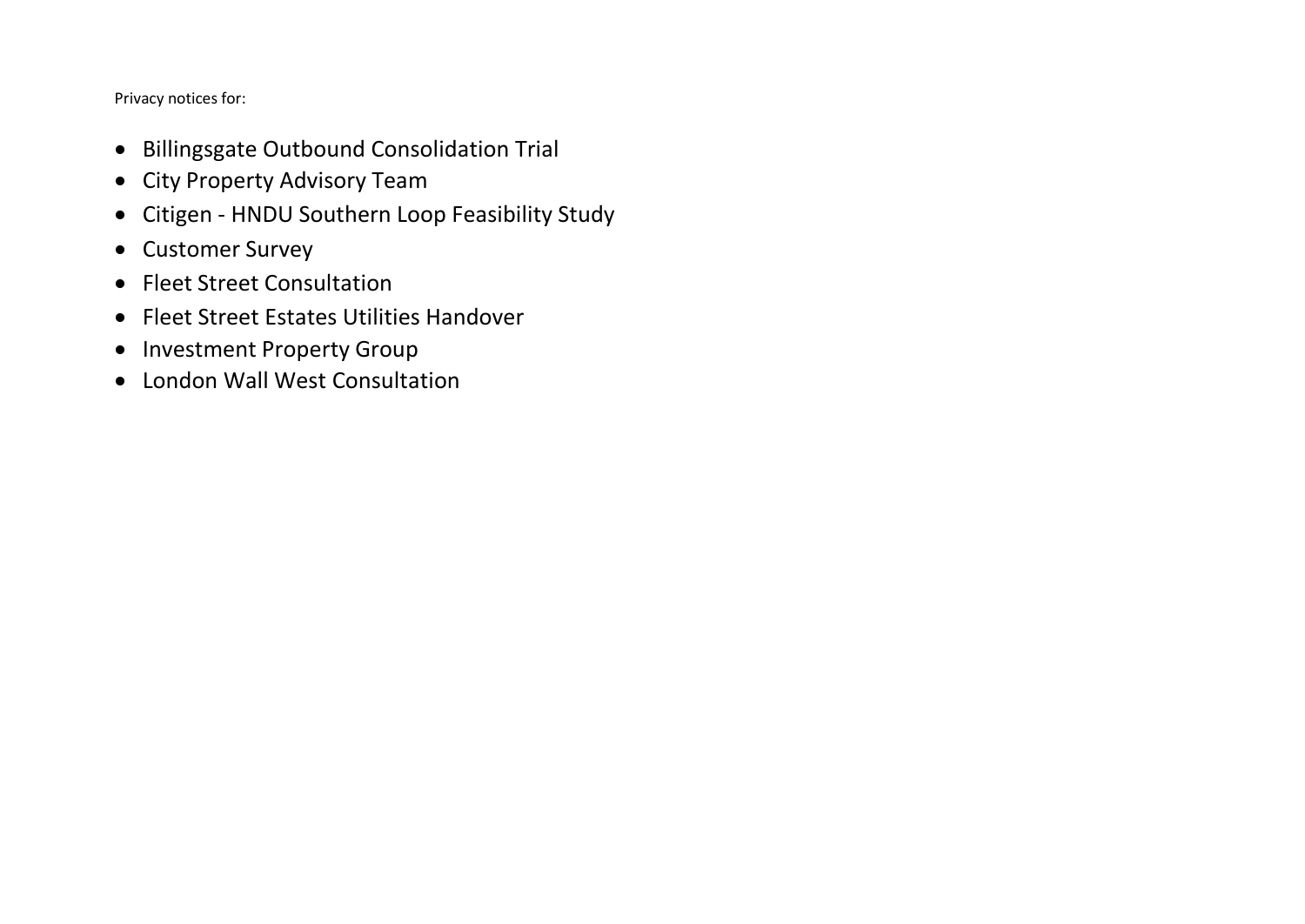# **Billingsgate Outbound Consolidation Trial**

| 1. What personal data is collected about you                           | Name, Company name, email address, phone number                                                                                                                                                                  |
|------------------------------------------------------------------------|------------------------------------------------------------------------------------------------------------------------------------------------------------------------------------------------------------------|
| 2. What special category data is collected about you                   | None                                                                                                                                                                                                             |
| 3. Reasons why we use your personal data                               | Holding contact details for development of logistics and transport operations<br>for the Dagenham Dock Markets<br>Conducting surveys                                                                             |
| 4. Why we are allowed to use your personal data                        | We have a contract with you                                                                                                                                                                                      |
| 5. Who we can share your personal data with                            | Other Local Authorities, participating organisations. This will be details of<br>participants and contact details where necessary. All trial outputs such as<br>delivery numbers, mileage etc will be anonymised |
| 6. How long we keep your personal data for                             | Eight years                                                                                                                                                                                                      |
| 7. Situations when your personal data might be sent to other countries | None                                                                                                                                                                                                             |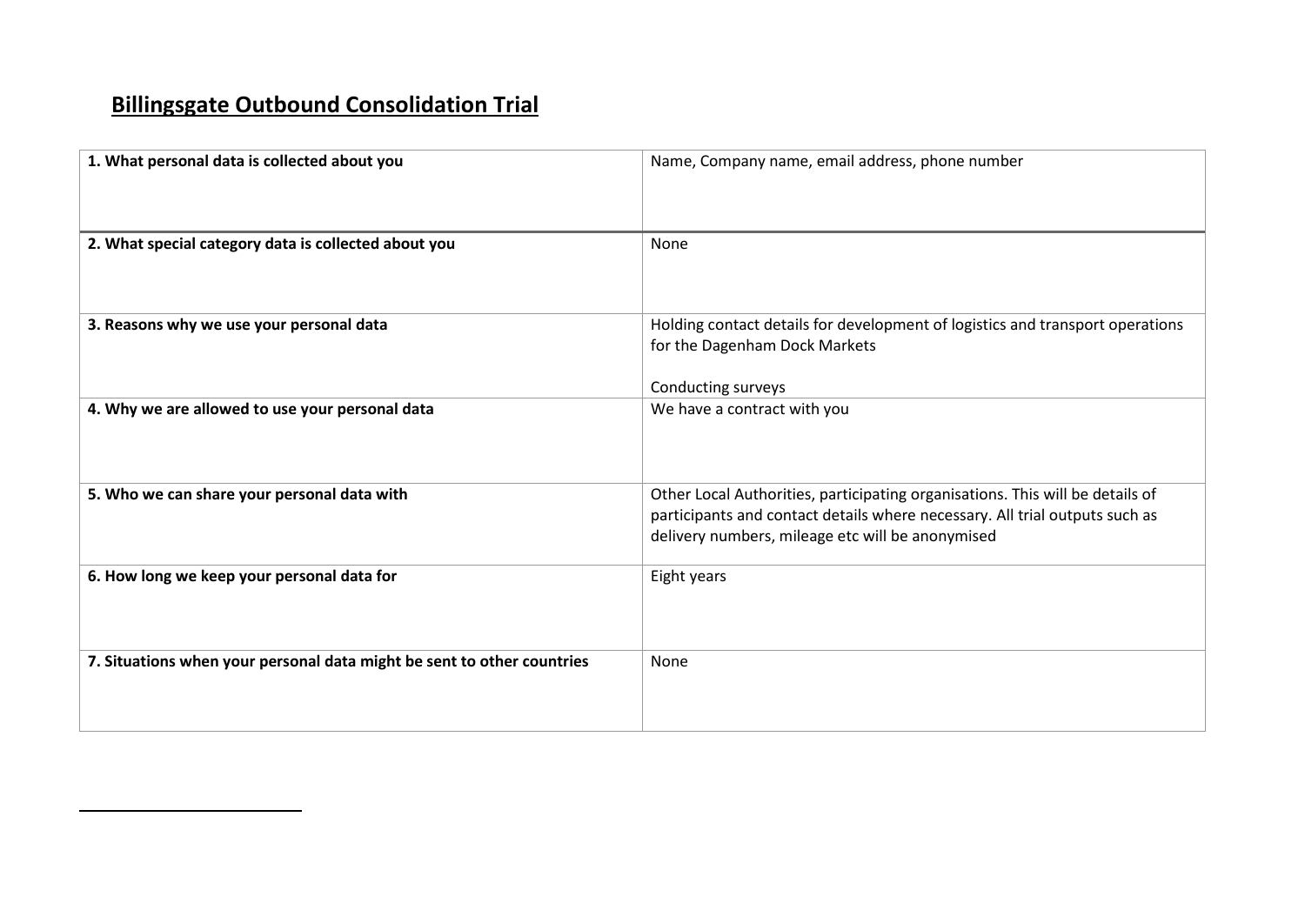# **City Property Advisory Team**

| 1. What personal data is collected about you         | Your name, work telephone number, work email address and company postal<br>address                                                                                                                                                                                                                                                                                                                                                                                                                                                           |
|------------------------------------------------------|----------------------------------------------------------------------------------------------------------------------------------------------------------------------------------------------------------------------------------------------------------------------------------------------------------------------------------------------------------------------------------------------------------------------------------------------------------------------------------------------------------------------------------------------|
| 2. What special category data is collected about you | None                                                                                                                                                                                                                                                                                                                                                                                                                                                                                                                                         |
| 3. Reasons why we use your personal data             | To inform our department's intelligence gathering in the below ways:<br>To update our development pipeline map<br>To gain an understanding of office moves generally in the City<br>To gain an understanding of the business composition in the City<br>To be able to resolve issues for businesses and developers<br>We rely on your written consent to:<br>provide email updates on major events and road closures<br>invite you to property-related events<br>invite you to one-to-one catch up meetings with members of the CPAT<br>team |
| 4. Why we are allowed to use your personal data      | For our legitimate business interests and where we have your consent.                                                                                                                                                                                                                                                                                                                                                                                                                                                                        |
| 5. Who we can share your personal data with          | The development pipeline map is shared publicly on the CPAT web pages<br>which does not include your personal data.                                                                                                                                                                                                                                                                                                                                                                                                                          |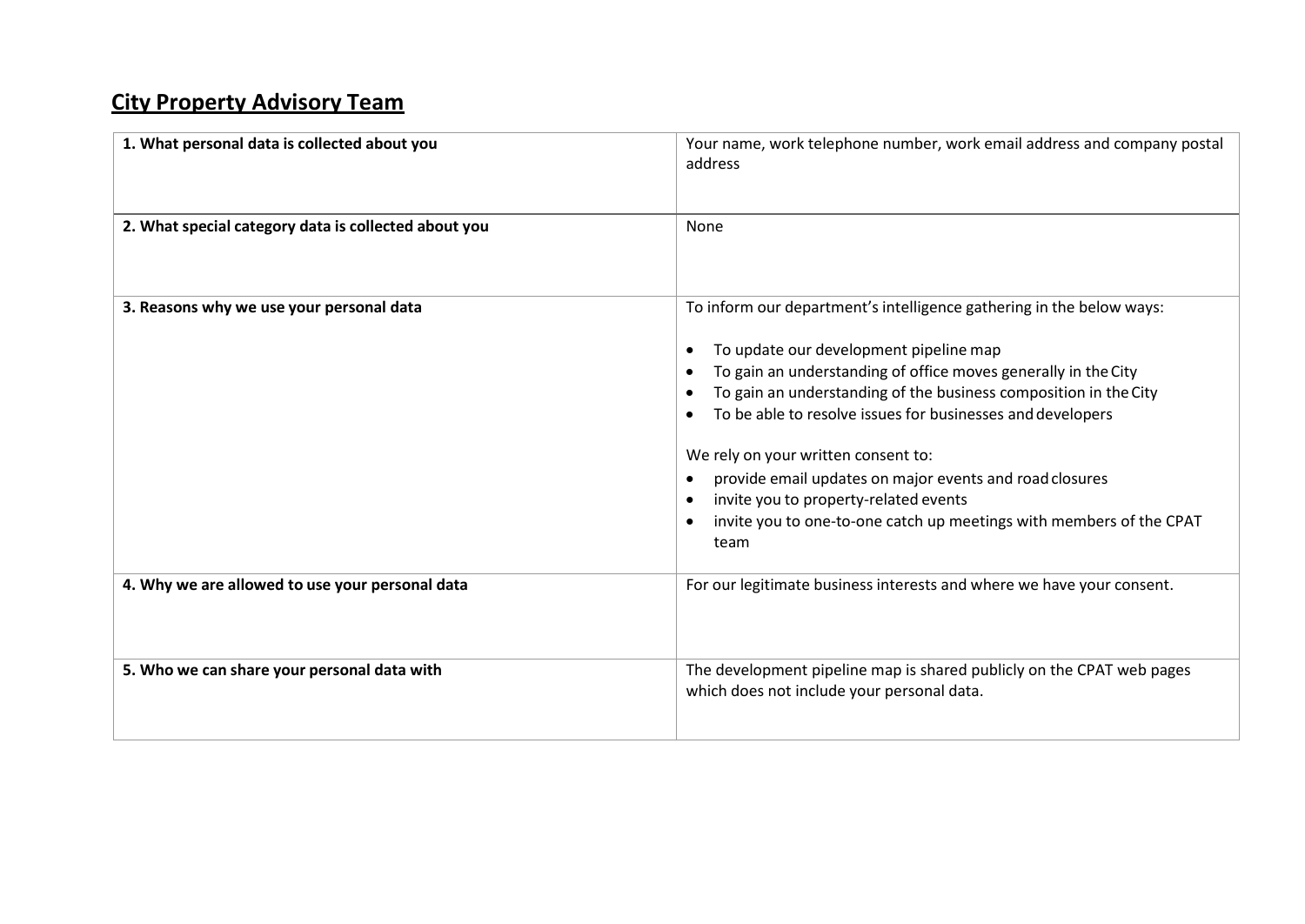| 6. How long we keep your personal data for                             | Meeting notes are kept indefinitely<br>We retain your contact details on our database with a review every five years |
|------------------------------------------------------------------------|----------------------------------------------------------------------------------------------------------------------|
| 7. Situations when your personal data might be sent to other countries | We use Mailchimp for e-shot communications                                                                           |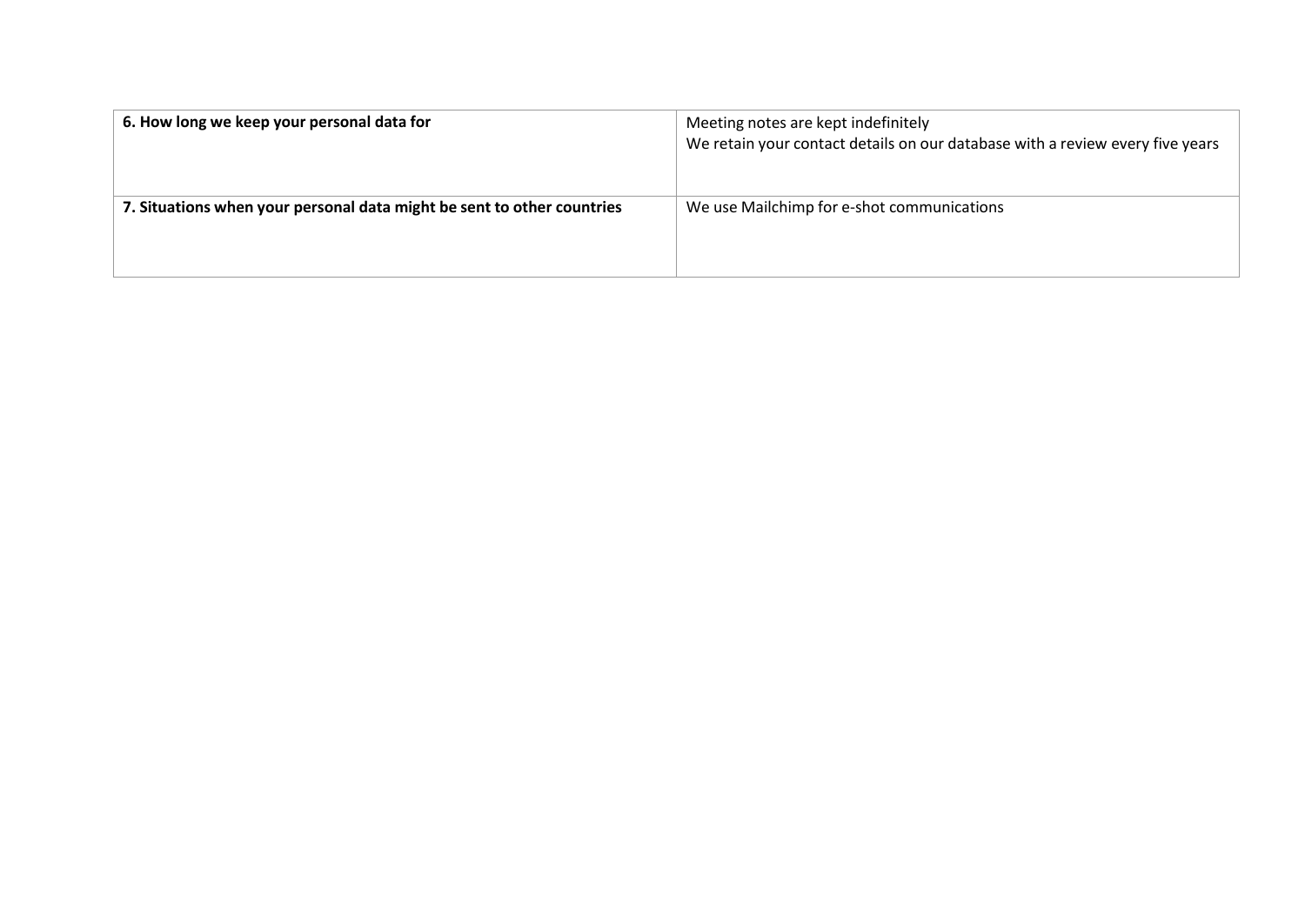# **Citigen - HNDU Southern Loop Feasibility Study**

| 1. What personal data is collected about you                           | Name, position, business address & contact details                                                                                                                              |
|------------------------------------------------------------------------|---------------------------------------------------------------------------------------------------------------------------------------------------------------------------------|
| 2. What special category data is collected about you                   | <b>None</b>                                                                                                                                                                     |
| 3. Reasons why we use your personal data                               | For communication purposes on technical matters in respect of the HNDU<br><b>Feasibility Study</b>                                                                              |
| 4. Why we are allowed to use your personal data                        | For our legitimate interests                                                                                                                                                    |
| 5. Who we can share your personal data with                            | The following study partners and consultant:<br>E.ON Citigen Ltd;<br>Department for Business, Energy & Industrial Strategy (Heat Networks<br>Development Unit);<br>WSP (UK) Ltd |
| 6. How long we keep your personal data for                             | 3 years in accordance with our retention policy.                                                                                                                                |
| 7. Situations when your personal data might be sent to other countries | None                                                                                                                                                                            |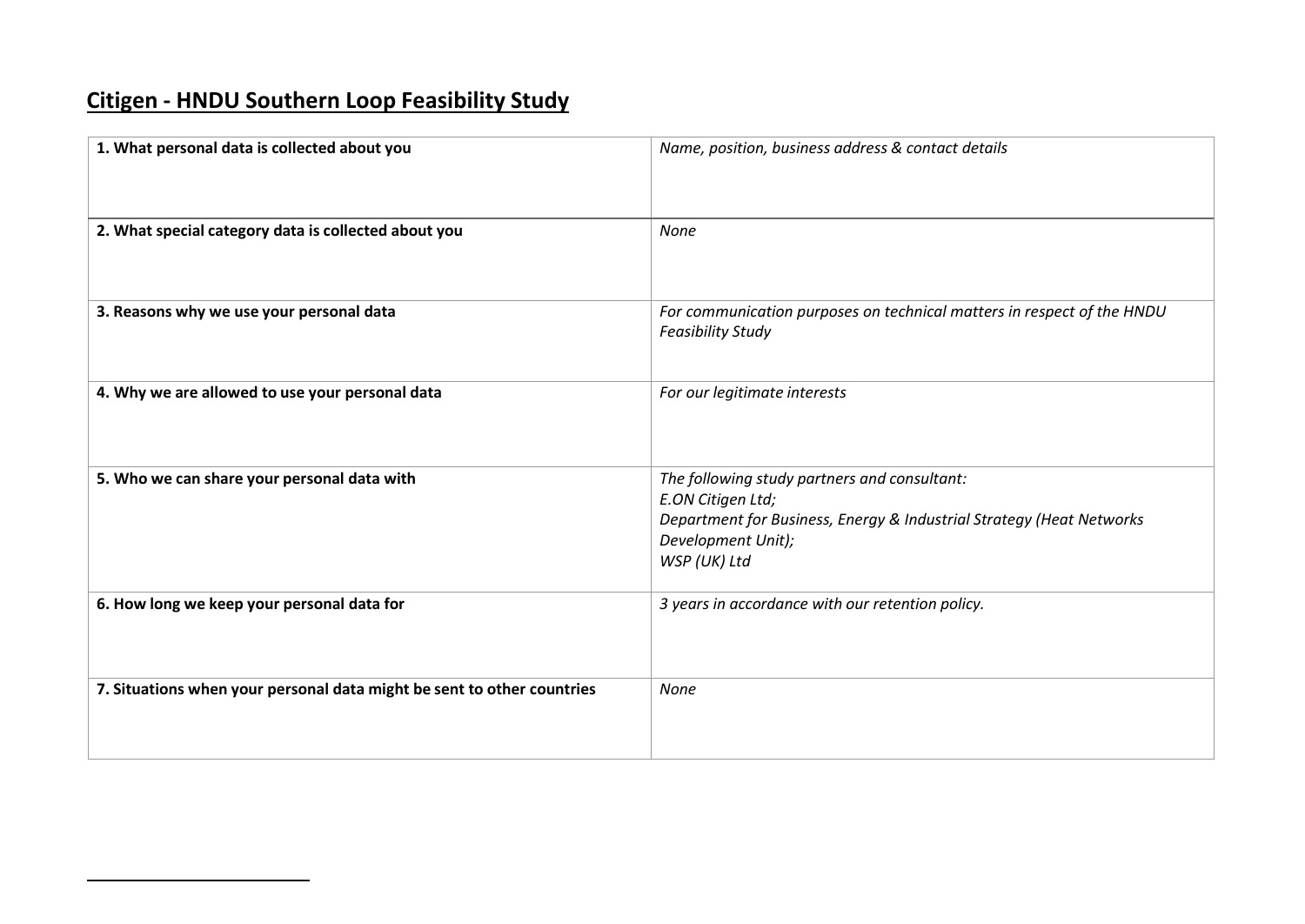#### **Customer Survey**

| 1. What personal data is collected about you<br>2. What special category data is collected about you | Company<br><b>Address Contact</b><br>name<br>Job title<br>Contact number<br>Email<br>Your responses to the survey questions<br>None          |
|------------------------------------------------------------------------------------------------------|----------------------------------------------------------------------------------------------------------------------------------------------|
|                                                                                                      |                                                                                                                                              |
| 3. Reasons why we use your personal data                                                             | To carry out a survey, understand the results of the survey and how best to act<br>on them for the benefit of the customer.                  |
| 4. Why we are allowed to use your personal data                                                      | We have your consent, article $6(1)(a)$ of the GDPR.                                                                                         |
| 5. Who we can share your personal data with                                                          | CoL staff and RealService only for the purposes of carrying out and acting on<br>the findings of the survey for the benefit of the customer. |
| 6. How long we keep your personal data for                                                           | 2 years                                                                                                                                      |
| 7. Situations when your personal data might be sent to other countries                               | None expect if required to do so by Law.                                                                                                     |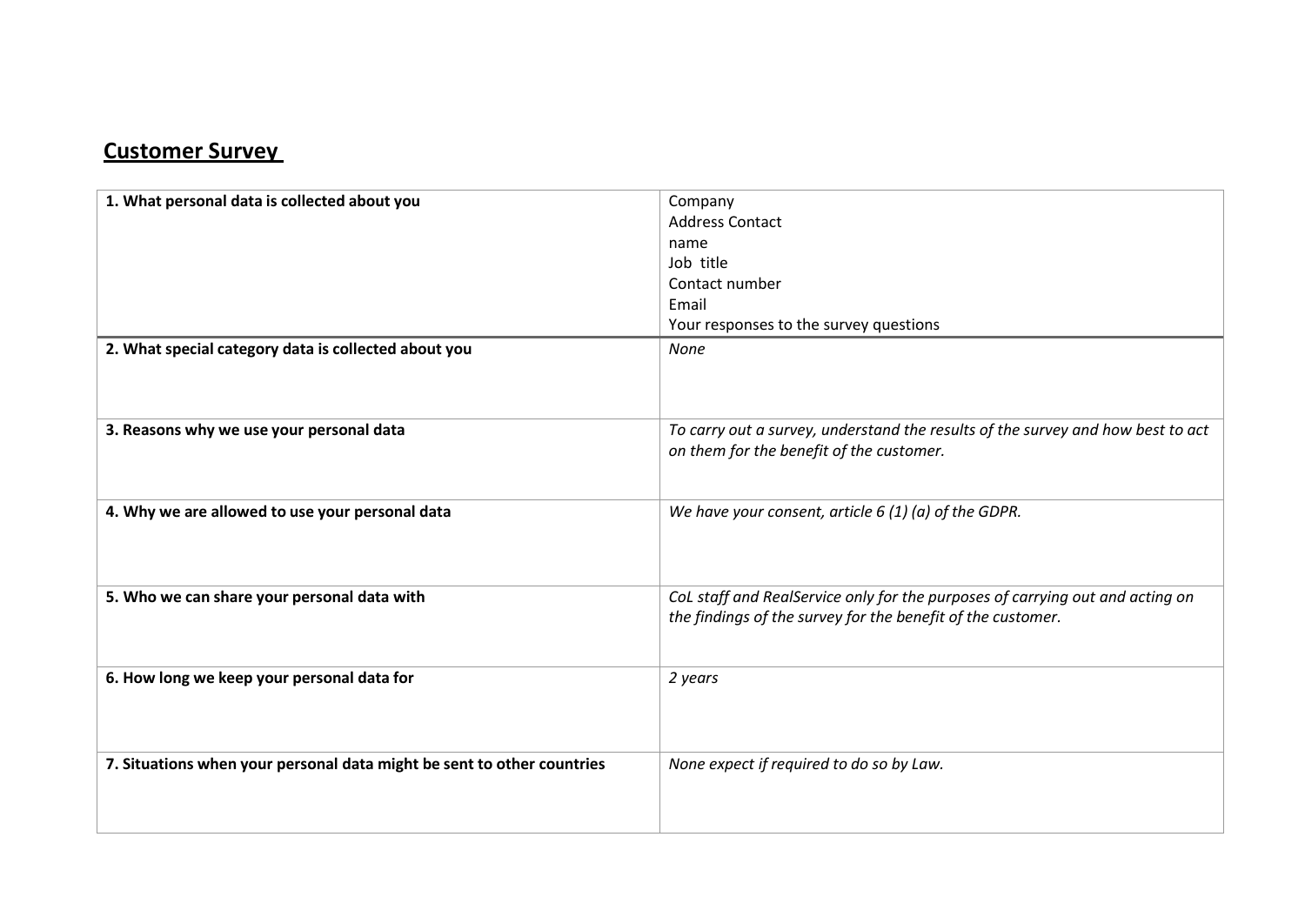#### **Fleet Street Consultation**

| 1. What personal data is collected about you                           | Name, email address, initial part of postcode, age and gender.                                                                                                                                                        |
|------------------------------------------------------------------------|-----------------------------------------------------------------------------------------------------------------------------------------------------------------------------------------------------------------------|
| 2. What special category data is collected about you                   | Disability (health), Ethnicity, potentially religion by default.                                                                                                                                                      |
| 3. Reasons why we use your personal data                               | The use of personal data is used to help the City Corporation to analyse<br>feedback to consultations and for the City Corporation to fulfil its obligations to<br>understand how its plans impact minorities groups. |
| 4. Why we are allowed to use your personal data                        | we have your explicit consent<br>to carry out a public task                                                                                                                                                           |
| 5. Who we can share your personal data with                            | Personal Information could be shared with our consultation portal developer<br>(Delib) and third parties who are responsible for analysing the consultation<br>(London Communications Agency)                         |
| 6. How long we keep your personal data for                             | 3 years                                                                                                                                                                                                               |
| 7. Situations when your personal data might be sent to other countries | All personal data is stored on UK and EU servers                                                                                                                                                                      |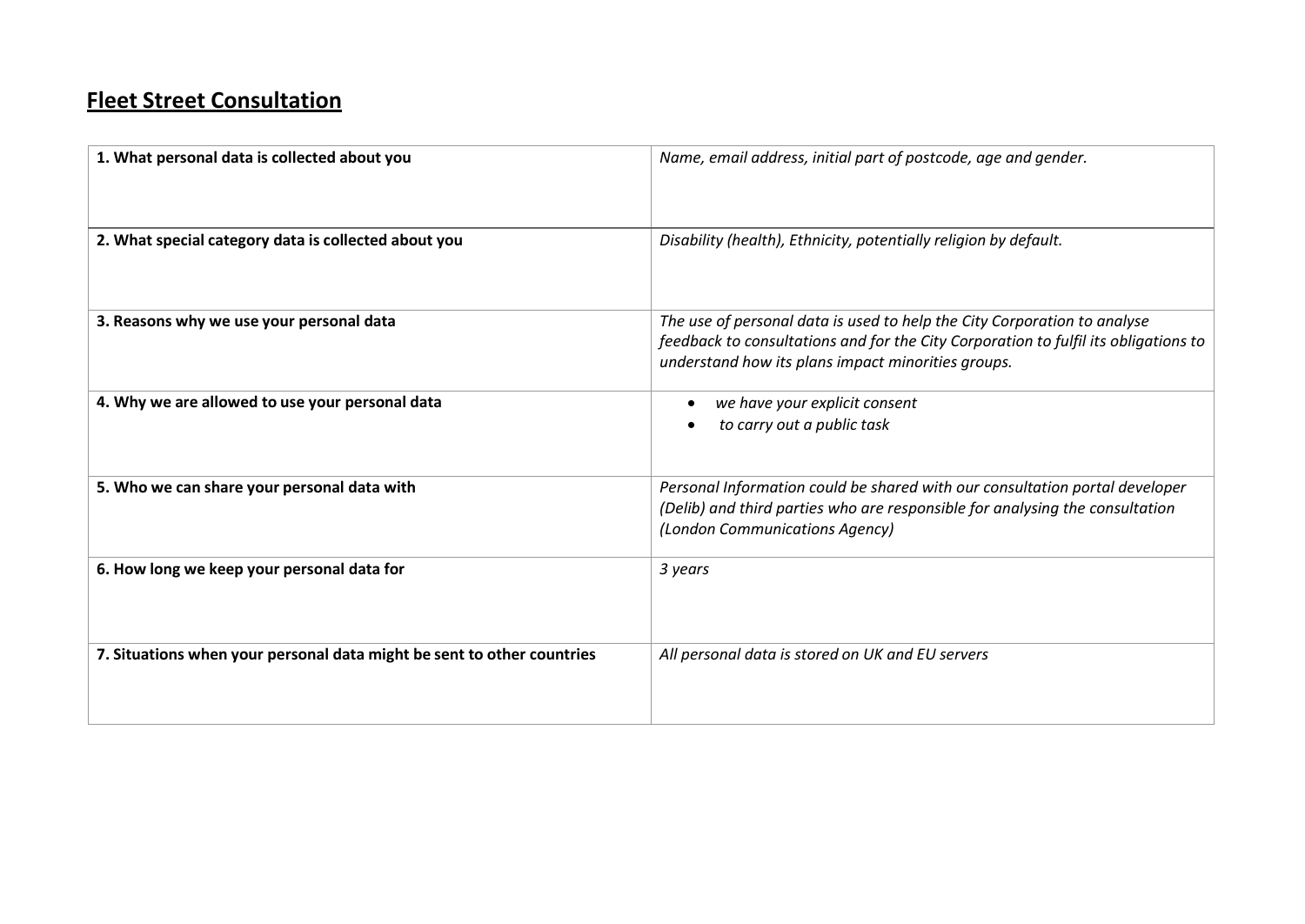## **Fleet Street Estates Utilities Handover**

| 1. What personal data is collected about you                           | Name, contact number and email address of key contact.                                                                                                                                                                                              |
|------------------------------------------------------------------------|-----------------------------------------------------------------------------------------------------------------------------------------------------------------------------------------------------------------------------------------------------|
| 2. What special category data is collected about you                   | N/A                                                                                                                                                                                                                                                 |
| 3. Reasons why we use your personal data                               | As a point of contact when carrying out change of occupier details with Utility<br>providers.                                                                                                                                                       |
| 4. Why we are allowed to use your personal data                        | Personal data is processed in accordance with Article 6, 1 (E) of the UK GDPR as<br>incorporated by the Data Protection Act 2018, as the personal data processed<br>is necessary for the performance of a task carried out in the public interest   |
| 5. Who we can share your personal data with                            | The city of London will not share your personal data with any third parties<br>unless there is a legal obligation for us to do so.<br>It is noted that all returns/forms will need to be returned directly to your<br>respective utility suppliers. |
| 6. How long we keep your personal data for                             | Personal Data will be kept by the City of London for 12 months retention from<br>last day in occupancy, this may need to be extended for a further 3 months if<br>utility providers have not changed the ownership.                                 |
| 7. Situations when your personal data might be sent to other countries | N/A                                                                                                                                                                                                                                                 |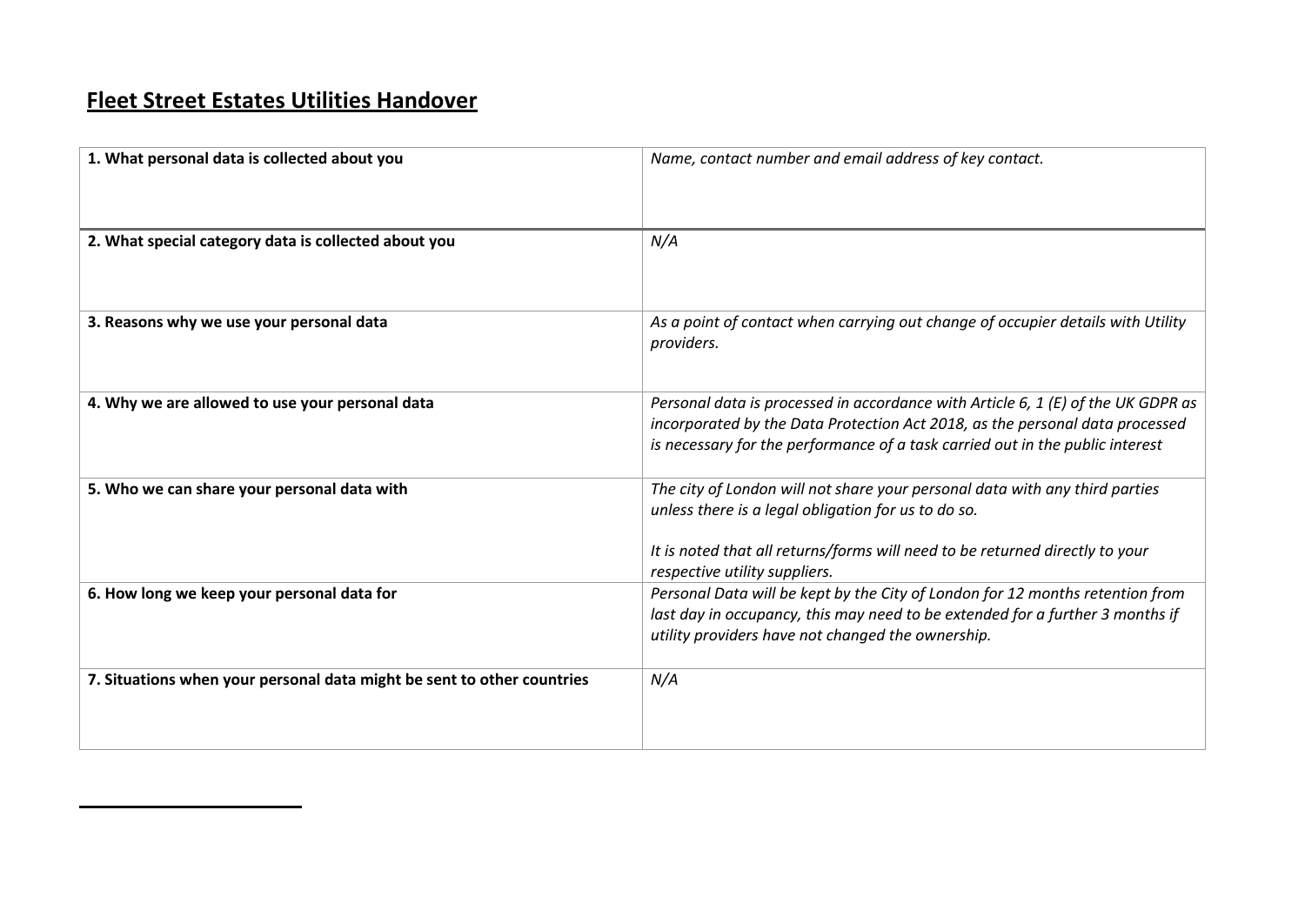## **Investment Property Group**

| 1. What personal data is collected about you                           | Names, business and home addresses, contact details including email<br>addresses and telephone numbers.                                                                                                                                                                                                                                                                                                                                   |
|------------------------------------------------------------------------|-------------------------------------------------------------------------------------------------------------------------------------------------------------------------------------------------------------------------------------------------------------------------------------------------------------------------------------------------------------------------------------------------------------------------------------------|
| 2. What special category data is collected about you                   | None.                                                                                                                                                                                                                                                                                                                                                                                                                                     |
| 3. Reasons why we use your personal data                               | To collate information about tenants at each property such as tables<br>summarising rent payments and details of the lettings to assist in the<br>management of each property and to provide relevant information to<br>managing agents, surveyors and other professional advisers and to<br>prospective purchasers and other parties who may acquire an interest in the<br>relevant property and their respective professional advisers. |
| 4. Why we are allowed to use your personal data                        | In accordance with Article 6, Paragraph 1 (b), processing is necessary for the<br>performance of a contract.                                                                                                                                                                                                                                                                                                                              |
| 5. Who we can share your personal data with                            | We share your data with potential purchasers; internal departments (if<br>appropriate), and with our external professional advisers.                                                                                                                                                                                                                                                                                                      |
| 6. How long we keep your personal data for                             | We keep your personal data for the length of your tenancy, plus a further 10<br>years after the termination of the lease.                                                                                                                                                                                                                                                                                                                 |
| 7. Situations when your personal data might be sent to other countries | Personal data will not be sent to other countries, unless required in instances<br>where potential purchaser is not based in within the UK or EU.                                                                                                                                                                                                                                                                                         |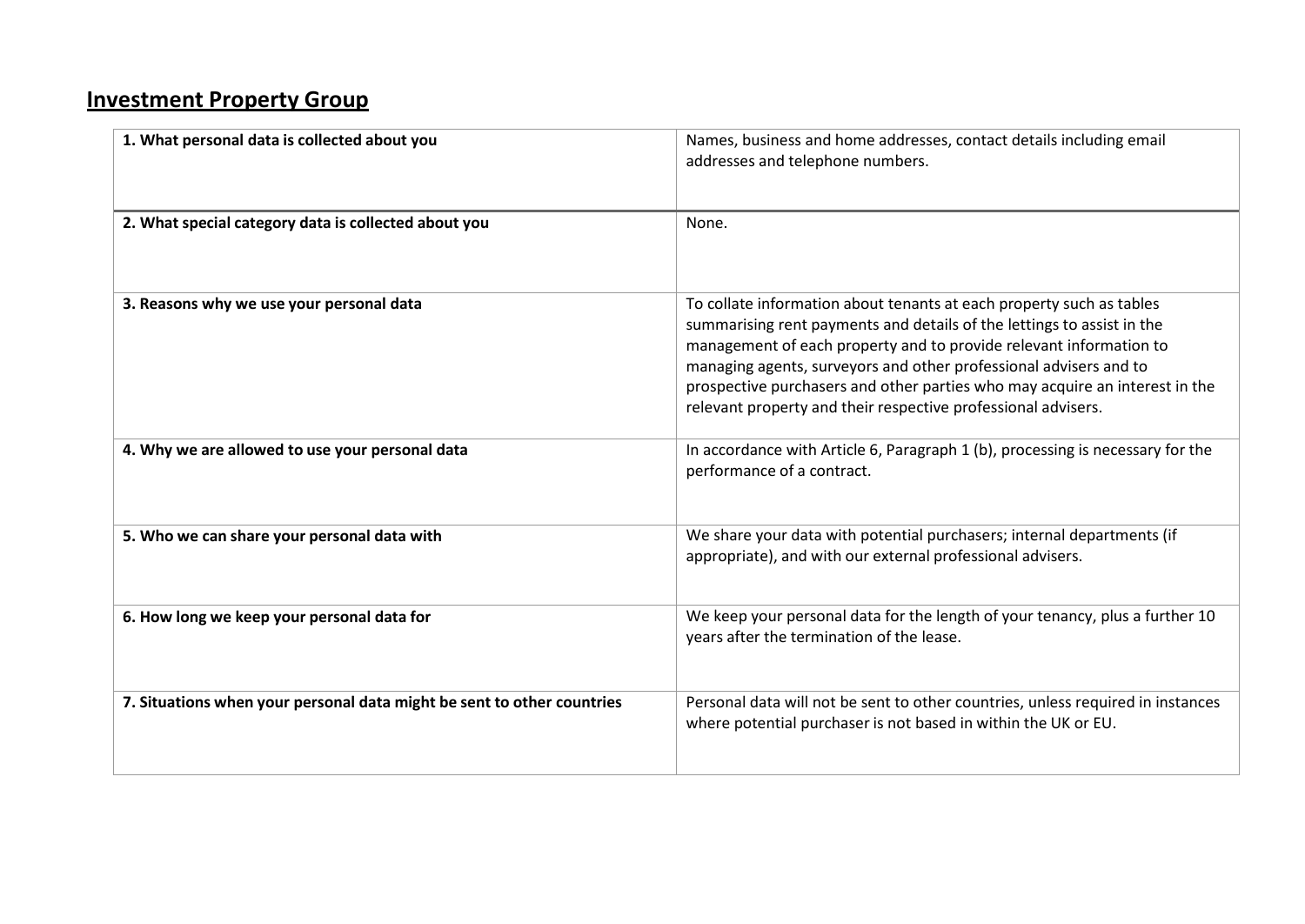#### **London Wall West Consultation**

| 1. What personal data is collected about you         | Name, email address, postcode, age, gender                                                                                                                                                                   |
|------------------------------------------------------|--------------------------------------------------------------------------------------------------------------------------------------------------------------------------------------------------------------|
|                                                      | Any other personal information submitted in communications,<br>consultations or public engagement activity of direct relevance to the<br>project.                                                            |
| 2. What special category data is collected about you | Health - disability<br>Racial or ethnic origin.<br>Religious opinion or philosophical opinion.                                                                                                               |
|                                                      | Any other information potentially gathered through communications,<br>consultations or public engagement activity of direct relevance to the<br>project, including optional equality monitoring information. |
| 3. Reasons why we use your personal data             | To allow the City of London Corporation to gather and analyse feedback to<br>consultations, and to ensure the consultation reaches all parts of the<br>community.                                            |
|                                                      | To allow the City of London Corporation to communicate with you in<br>regard to the progress of this consultation.                                                                                           |
|                                                      | To allow for the monitoring of equal opportunities regarding receiving<br>feedback for this consolation.                                                                                                     |
| 4. Why we are allowed to use your personal data      | Personal data, where provided as part of this consultation will be<br>processed in accordance with the following:                                                                                            |
|                                                      | Article 6, 1, (a) (of the General Data Protection Regulation (GDPR)) -<br>We have received your consent                                                                                                      |
|                                                      | Article $6,1$ (b) (of the GDOR) – Processing is necessary for the<br>performance of a contract                                                                                                               |
|                                                      | Article 6, 1 (e) (of the GDPR) - Processing is necessary for the<br>performance of a task carried out in the public interest.                                                                                |
|                                                      | Where special category personal data is collected as part of this<br>consultation this will be processed in accordance with:                                                                                 |